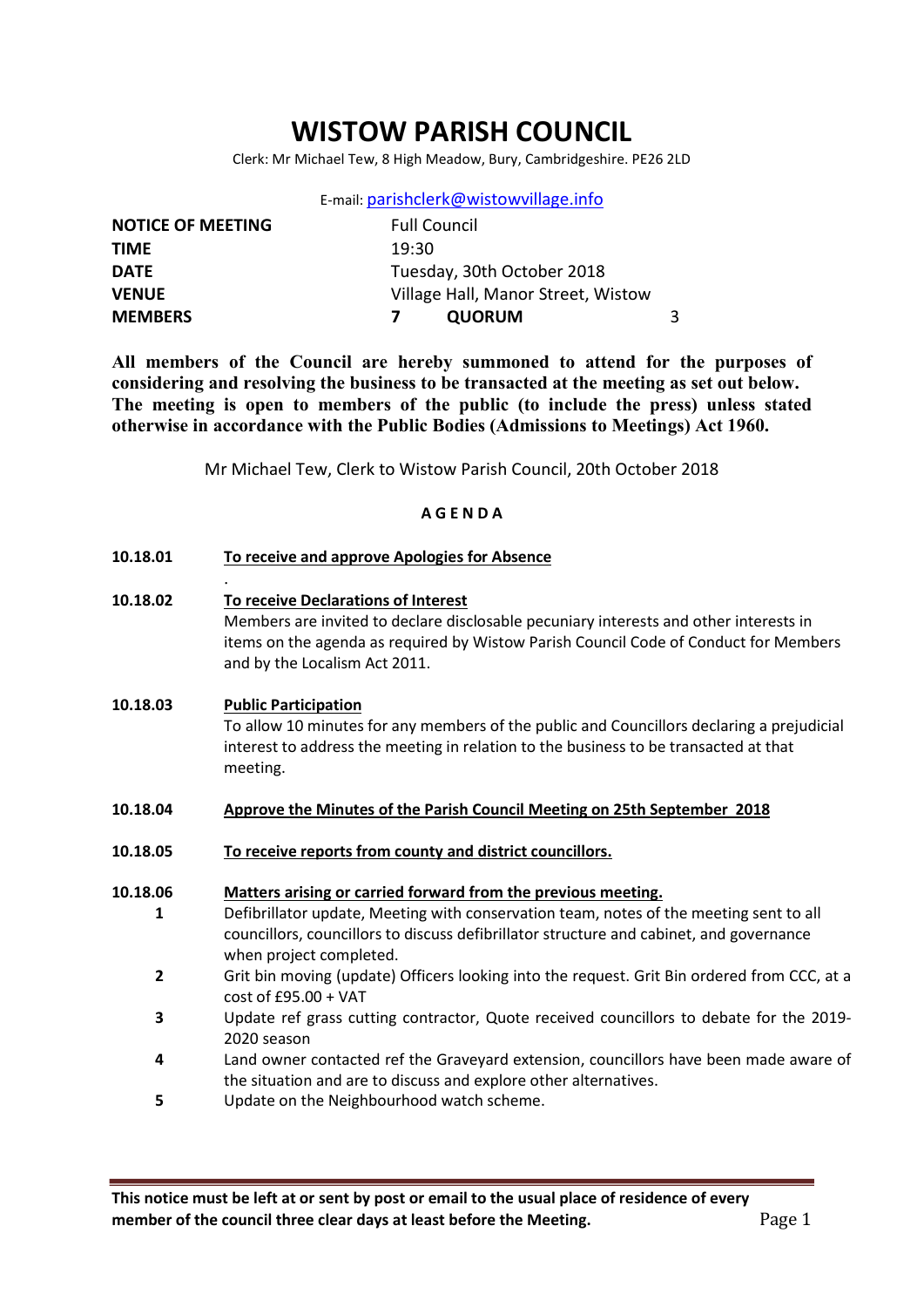## 10.18.07 Notification of planning items.

#### 10.18.08 Finance

To approve accounts for payment: 25th September 2018

| <b>Date</b> | Ref. No. | Payee                       | <b>Description</b>               | Amount |
|-------------|----------|-----------------------------|----------------------------------|--------|
| 30/10/2018  | 375      | CGM                         | <b>Grass Cutting</b>             | 456.00 |
| 30/10/2018  | 376      | Capalc                      | <b>DPO Subscription</b>          | 25.00  |
| 30/10/2018  | 377      | R.B. services               | <b>Hedge cutting</b>             | 200.00 |
| 30/10/2018  | 378      | <b>Wicksteed Inspection</b> | <b>Inspection of Play Ground</b> | 72.00  |
| 30/10/2018  | 379      | <b>Mr Tew</b>               | <b>Clerks wages</b>              | 296.00 |

### To note income received:

| Date       | Ref. No. | Pavee           | <b>Description</b>         | Amount |
|------------|----------|-----------------|----------------------------|--------|
| 28/09/2018 |          | <b>Barclays</b> | <b>Interest DP Account</b> | 7.89   |
|            |          |                 |                            |        |

- 10.18.08.1 Allotment Rents, Councillors need to approve the increase to the annual rent by 5% with effect from October 2019
- 10.18.08.2 Budget to be considered for 2019-2020 sent out on One drive. Final approval November's Meeting.
- 10.18.08.3 To Discuss the precept for 2019-2010
- 10.18.09 Traffic, Highways & Road Safety. Patching has been continuing on the Road to Broughton.
- 10.18.10 Village Maintenance

#### 10.18.11 Policing Matters:

.

There was one Crime reported for Wistow Village this week updates posted to village face book page.

Bridge Street, Wistow - Police received a report that a fox was killed by a pack of dogs in the presence of two Huntsmen, at Bridge Street, Wistow, on Monday morning, 1<sup>st</sup> October. Police also received sightings of fox-hounds loose on the road at Wistow, Broughton and Kings Ripton on the same morning. (Ref 35/34349/18) Please see agenda item 10.18.12.5